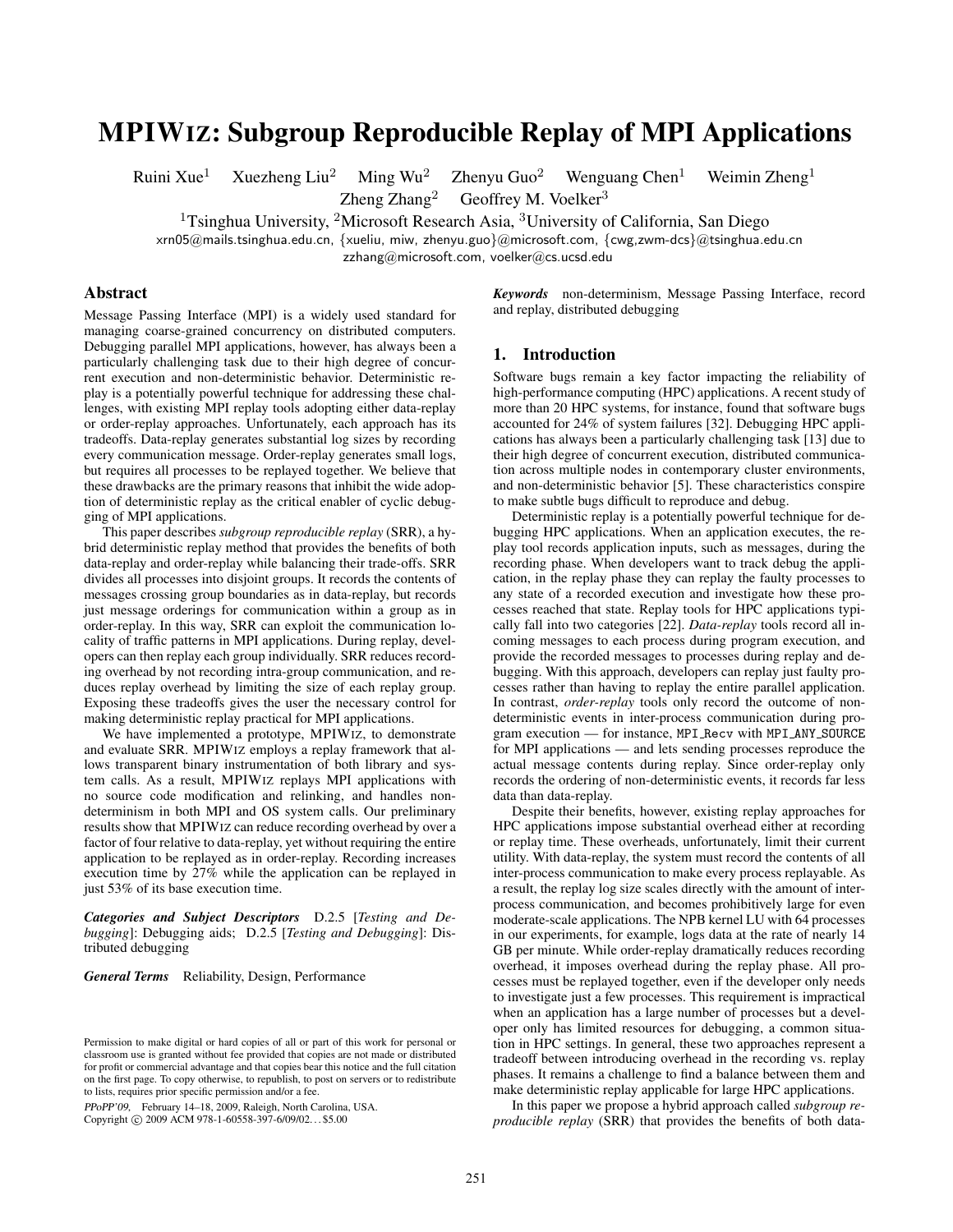replay and order-replay while balancing their trade-offs. SRR divides all processes into disjoint *replay groups*. During the recording phase, SRR records the contents of messages crossing group boundaries as in data-replay, but records just message orderings for communication within a group as in order-replay. During replay, developers can replay each group independently of the others. SRR reproduces messages from outside the group directly from the logs, and reproduces messages from within the group through direct execution. It uses the recorded outcome of non-deterministic events to make the replay deterministic with the original execution. SRR therefore reduces recording overhead by not recording intra-group communication, and at the same time constrains the replay overhead by limiting the size of each replay group.

SRR is able to dramatically reduce recording overhead because it exploits communication locality within HPC applications [8, 39, 18, 15]. Developers often structure communication patterns such that processes naturally exchange messages within a group to avoid global synchronization and therefore improve overall application performance. By design, such intra-group messages are the dominant form of communication in an application. By making replay groups consistent with these communication patterns, most messages therefore become internal to a replay group and SRR avoids having to record them.

As a result, the size of the replay group is the critical parameter that fundamentally determines the overhead of the SRR approach. We therefore developed a graph partitioning algorithm to discover the communication locality of a running application, and automatically determine the appropriate group size that best captures this locality. With SRR, though, developers are still free to choose a group size according to their needs. In fact, for an application with  $n$  processes, group sizes of 1 and  $n$  make SRR behave exactly like traditional data-replay and order-replay approaches, respectively.

We have implemented a prototype of SRR for MPI applications called MPIWIZ. MPIWIZ uses a flexible library-based replay framework called R2 [11] that employs binary instrumentation to transparently make any MPI application replayable without recompilation. We apply MPIWIZ to several common MPI applications to demonstrate its benefits compared to data-replay and orderreplay approaches alone. The extent of these benefits of SRR depends upon the communication patterns of applications. For example, for an application (NPB kernel CG) with good communication locality, MPIWIZ only generates 22% of the data-replay log size. Even for applications that have no communication locality (e.g., NPB kernel FT, which uses all-to-all communication), MPIWIZ is still able to reduce log size by about 13%. Across a suite of applications, the average recording and replay overheads of MPIWIZ naturally fall in between that of data-replay and order-replay.

Furthermore, by building on the R2 framework, MPIWIZ provides two additional practical features not found in existing MPI replay tools. First, in addition to non-determinism in communication, MPIWIZ also captures non-determinism in operating system calls (e.g., gettimeofday, random) invoked by MPI applications. All of the applications in the NPB benchmarks, for example, use non-deterministic system calls (MPI\_Wtime), and capturing the full extent of non-determinism is necessary for their accurate replay. Second, MPIWIZ guarantees that the memory footprints of the replayed processes are *identical* to those of the processes in recording execution — all application memory locations at user-level have the same values during both the record and replay phases. Ensuring identical memory values further aids developers in debugging applications by removing inconsistencies between deployment and debugging environments as a source of uncertainty.

The rest of the paper is organized as follows: Section 2 presents related work. Section 3 discusses the design of SRR. Section 4 describes our approach for determining replay groups, and Section 5 describes the MPIWIZ replay framework. Section 6 details how MPIWIZ deals with the various sources of non-determinism in MPI applications. We evaluate SRR relative to data-replay and order-replay in Section 7. Finally, Section 8 summarizes our work and concludes.

## 2. Related Work

Deterministic replay is just one of many approaches that have been proposed for debugging MPI applications. This section discusses how subgroup reproducible replay relates to existing replay techniques, and places it in the larger context of MPI debugging approaches.

Replay-based debug tools adopt either data-replay [25, 4, 2] or order-replay [5, 21, 20] approaches to debug MPI applications. Each approach has tradeoffs. Data-replay tools generate massive logs, while order-replay tools require all processes to be replayed together. Both of them are impractical for large-scale applications. SRR is a balance between data-replay and order-replay. It only requires replaying a group of processes, and users can adjust the number of processes in the group to match the resources of their debugging environment. Further, by exploiting locality in the communication patterns of an application, SRR can substantially reduce the size of logs generated during the recording phase. As a result, SRR makes it possible to debug large-scale applications with limited resources in the development environment.

Most MPI replay systems are implemented via the MPI profiling interface. While convenient, unfortunately this approach does not handle non-deterministic system calls, thereby making it difficult to guarantee a completely faithful replay. We have implemented SRR in MPIWIZ on a general record and replay platform [11], enabling MPIWIZ to capture all forms of non-determinism in MPI applications. Other MPI replay systems are implemented by changing the source code of the MPI distribution, which limits its portability. MPIWIZ employs binary instrumentation to transparently replay applications without the need to recompile or relink, and does not depend on the MPI distribution.

More generally, deterministic replay is just one of many approaches that have been proposed for debugging MPI applications. MPI-CHECK [24] uses static analysis to check the source code at compile time against the programming rules specified by the MPI standard. Although useful for identifying some classes of errors, static analysis also suffers from false negatives since many parameters are not known until the application executes. Parallel debuggers operate similarly as sequential debuggers [36, 31, 30, 28, 4], but can be difficult to use effectively when there are hundreds of processes. Automatic checking tools address the drawbacks of manual checking in parallel debuggers [38, 12, 19, 7, 37]. These tools use similar rules as static analysis, but they verify the rules at runtime rather than compile time. IMC records communication during execution and checks the trace to identify predefined errors [6]. Several recent efforts have also explored the use of model checking to verify MPI applications [23, 29, 33, 35, 34] to verify MPI codes. Though it is difficult for these tools to handle bugs due to non-determinism, they are helpful in application understanding and deterministic bug tracking. We view SRR as complementary to these efforts, and it can be used in conjunction with all of them.

# 3. Design Overview

This section presents an overview of our design of subgroup reproducible replay. We first explain how SRR divides all processes into the replay groups and exploits communication locality to reduce recording overhead. Then we describe SRR record and replay for an MPI application.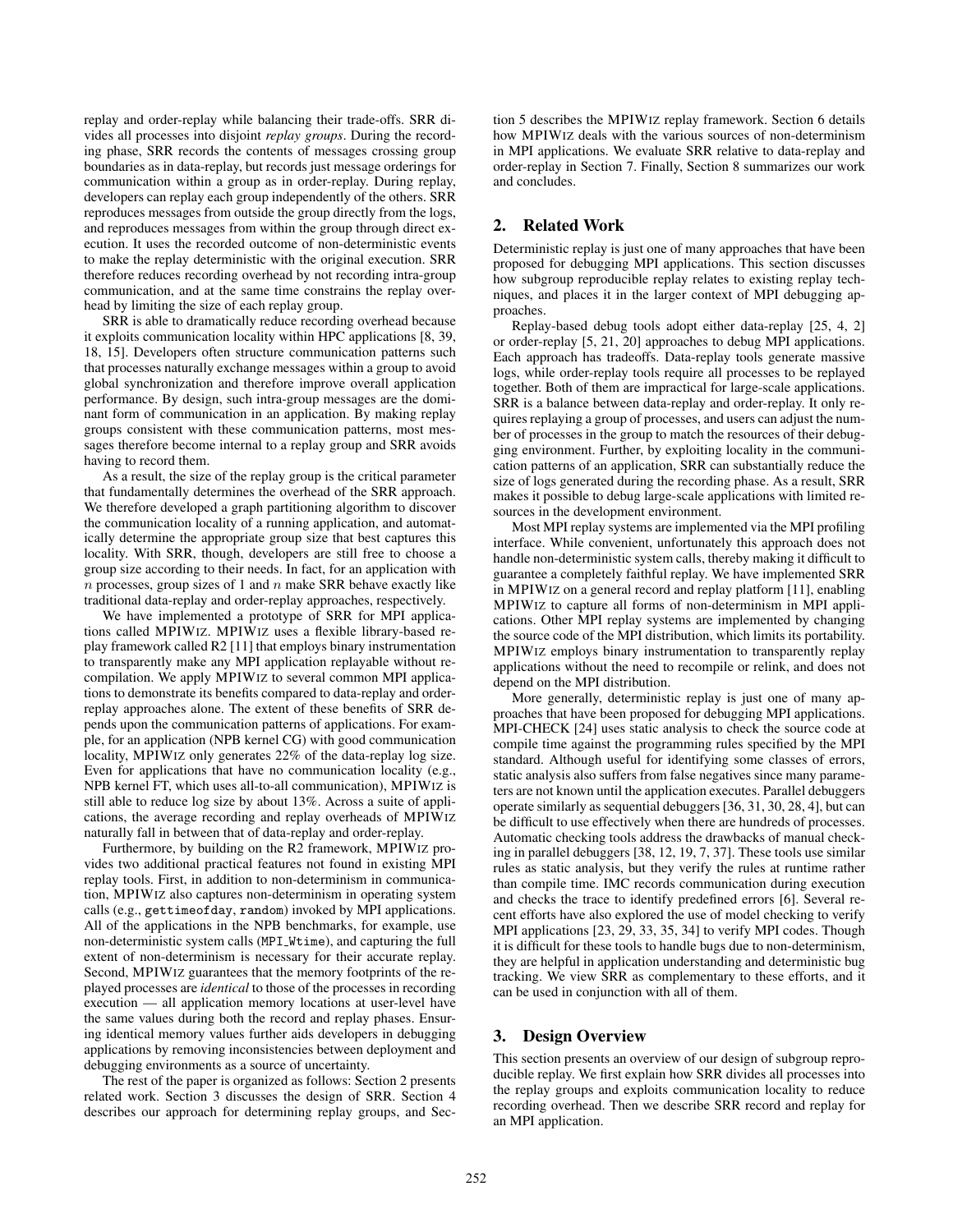

Figure 1: Communication traffic in CG, MG and LU (CLASS=C, NPROCS=64). The cell at  $(i, j)$  represents the communication volume (in bytes) between process i and j using shades of gray. With replay groups in sets of 8 sequentially numbered processes, intra-group messages account for about 77%, 55% and 50% of application communication traffic, respectively.

#### 3.1 Communication Locality

The key inspiration underlying SRR is that HPC applications typically exhibit strong communication locality. A number of studies have shown that HPC applications, by design, have structured communication patterns where processes predominantly exchange messages within a group [8, 39, 18, 15]. Such communication patterns increase parallel application performance by improving their scalability. For example, Figure 1 shows the communication patterns of three widely-used MPI benchmarks — CG, MG and LU from the NAS Parallel Benchmarks (NPB) [1] — generated from a trace-driven simulation using SIM-MPI [27]. In the figure, the gray level of a cell at the  $i^{th}$  row and  $j^{th}$  column represents the communication volume between two processes  $i$  and  $j$ . The figure shows distinct group patterns, where processes can be divided into small groups (e.g., a group of size eight for CG) in which intra-group communication comprises the majority of overall communication traffic. By organizing application processes into appropriate replay groups, SRR can dramatically reduce recording overhead and limit the resources required during replay.

Based on these observations, a desirable assignment of processes into replay groups should satisfy two conditions. First, each group should have a moderate size so that replay requires only moderate hardware resources, i.e., MPIWIZ can replay a group of processes reasonably fast with fewer computing resources than required for the entire application. MPIWIZ allows developers to specify an upper-bound of the group size, and ensures this bound when partitioning processes. By this means developers have the freedom to choose different trade-offs between recording and replay overhead. Second, given the constraint on group size, the processes assigned to each group should reduce inter-group communication as much as possible. In Figure 1a, for example, it is much more effective to assign processes to replay groups in sets of eight sequentially ranked processes rather than eight randomly selected processes. We will describe how MPIWIZ satisfies these two conditions in Section 4, and Section 7.3 experimentally quantifies the tradeoff of recording overhead and replay group size, and the benefits of making informed group membership assignments.

#### 3.2 SRR Record

During the recording phase, SRR records only the contents of incoming inter-group messages, and records the order of messages only if an operation is non-deterministic (for any message, no matter whether the message is intra-group or not). Table 1 outlines the recording and replay mechanism for different operations.

In the spirit of order-replay, since the replay phase executes the processes within a replay group, SRR does not have to record any data corresponding to intra-group deterministic MPI communication operations. Replay naturally reproduces message order and contents. For non-deterministic intra-group communication, SRR records the order of the messages but does not record their contents; execution during replay will faithfully reproduce the contents of messages as long as it preserves the original ordering. Messages sent out of the replay group do not affect the replay of the group, and can be safely ignored.

In the spirit of data-replay, SRR records the full contents of inter-group messages received from outside the replay group, as well as their order if the receive operation is non-deterministic. Since only processes within a group execute during the replay phase, SRR must record messages from outside the group during the recording phase so that it can faithfully emulate them during replay.

Collective communication in MPI involves messages sent among a set of processes. As a result, during the recording phase MPIWIZ needs to determine the process membership of a collective communication to determine what information to record, if any. A collective communication specifies the set of processes involved in the operation, albeit indirectly. To determine whether the current process is involved, MPIWIZ uses two steps. First, it determines the MPI group associated with the collective communication's communicator via MPI Comm group. It then translates its global rank (the rank in MPI COMM WORLD) into the context of this MPI group via MPI\_Group\_translate\_ranks. If the result is MPI UNDEFINED, then the process is not in the group, otherwise it is participating in the collective communication. Since the process membership of the collective communication cannot be recalculated during the replay phase, MPIWIZ records this information during the record phase.

Finally, when non-deterministic system calls are used directly by the application, MPIWIZ always records their results in the log.

#### 3.3 SRR Replay

In the replay phase, SRR replays all of the processes of only one replay group. The replayed processes generate intra-group messages directly, and the contents of incoming inter-group messages are emulated using the recorded logs. Since the message orders of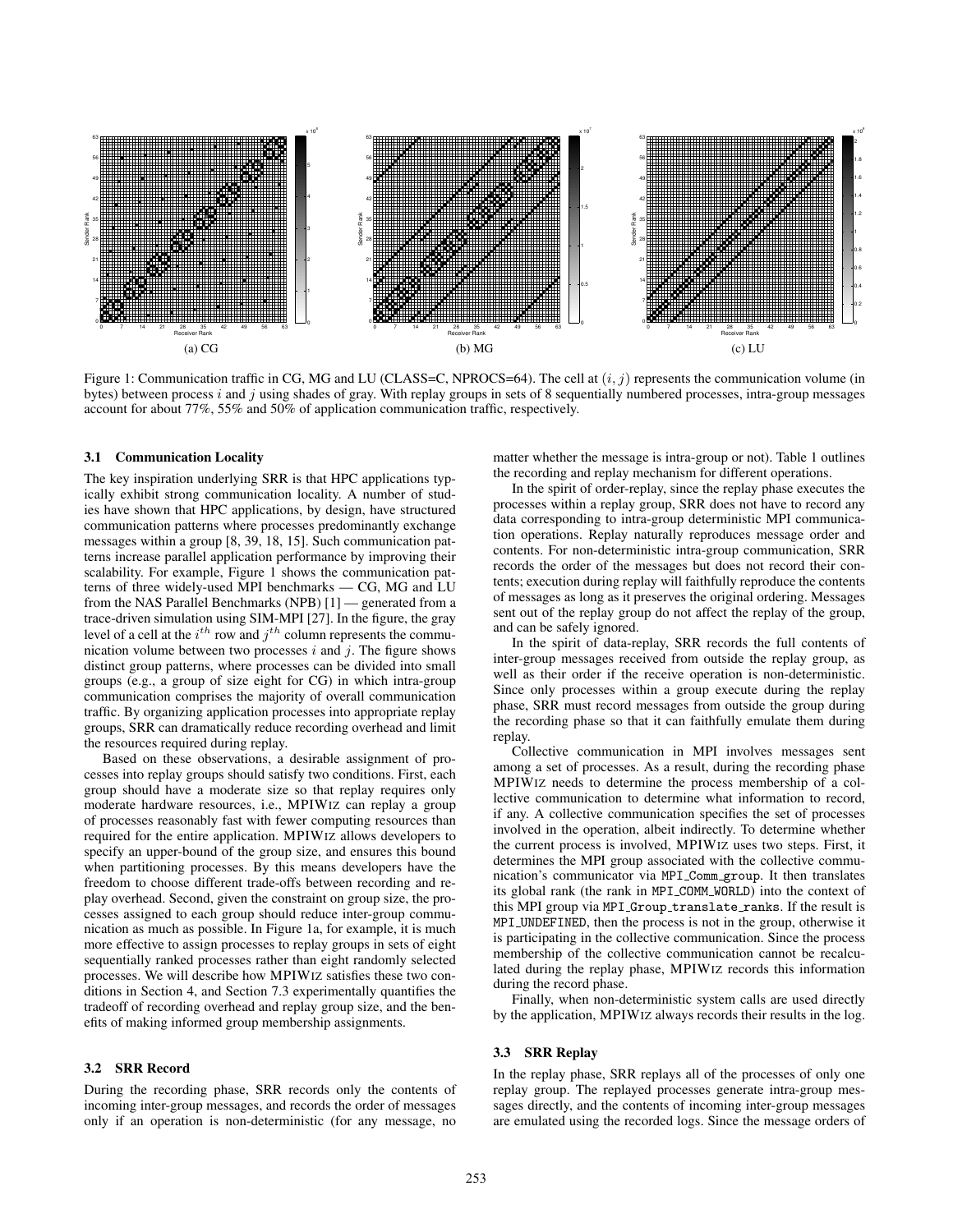Table 1: Summary of record and replay mechanisms for the MPI API and system calls.

| Category                     | API Example     | Record&Replay mechanism                                                                             |
|------------------------------|-----------------|-----------------------------------------------------------------------------------------------------|
| Point-to-Point Communication | MPI_Send.       | During recording, log inter-group communication, ignore intra-group communication. During           |
|                              | MPI_Recv        | replay, emulate inter-group communication using the log, and reproduce intra-group communi-         |
|                              |                 | cation. For non-blocking operations, log the request type (send or receive) and buffer information. |
|                              |                 | (Section 3.2 $& Section 3.3$ )                                                                      |
| Collective Communication     | MPI_Bcast.      | Record members involved, handle message contents as with point-to-point communication.              |
|                              | MPI_Gather      | Replace with point-to-point communication during replay. (Section 3.2 $\&$ Section 3.3)             |
| <b>MPI Environment API</b>   | MPI_Init,       | Record parameters and return value. Emulate them using the log during replay. (Section 3.2 $\&$     |
|                              | MPI_Comm_rank   | Section 3.3)                                                                                        |
| Non-determinism in MPI       | MPI_ANY_SOURCE, | Wildcard receives. Record the real values for source and tag fields. Replace them with real values  |
|                              | MPI_ANY_TAG     | during replay. (Section $6.1.2$ )                                                                   |
|                              | MPI_Waitany,    | Record returned request indices, and handle corresponding messages buffer according to point-       |
|                              | MPI Testsome    | to-point communication. During replay, check the request type and handle corresponding mes-         |
|                              |                 | sage buffer according to point-to-point communication. (Section 6.1.3)                              |
|                              | MPI Probe       | Record the parameters and returned value. Emulate them using the log during replay. (Sec-           |
|                              |                 | tion $6.1.3$                                                                                        |
| Non-determinism in OS        | GetTickCount    | Record the outcome according to the semantics of the routine. Emulate them using the log during     |
|                              |                 | replay. (Section 6.2)                                                                               |

| /* MPI_Bcast() replay code */<br>load MPI_Bcast rank_list from log |
|--------------------------------------------------------------------|
| if (I am root) { $/*$ for data sender $*/$                         |
| foreach rank in rank_list:                                         |
| if (rank is in replay group)                                       |
| send message to rank                                               |
| } else { /* for data receiver */                                   |
| if (root is in group)                                              |
| recv message from root                                             |
| else                                                               |
| load message from log                                              |
|                                                                    |
|                                                                    |

Figure 2: Pseudo code for MPI Bcast during replay.

non-deterministic operations have been recorded, SRR can guarantee a deterministic replay by enforcing this order in replay, as follows. For non-deterministic point-to-point operations, SRR replaces the parameters introducing non-determinism (e.g., wildcards) with their real values. For collective operations, SRR replays them using multiple point-to-point operations because some of the participants might be outside of the group. For instance, Figure 2 illustrates how it replays MPI Bcast. If the replayed process is the broadcast root, it generates messages to only those processes in the replay group (the others do not execute during replay). If the replayed process is a recipient, it receives the message as with point-to-point communication replay if the root is in the group. Otherwise, the recipient loads the message from the log.

A key difference between SRR and order-relay is how SRR delivers intra-group messages. In order-replay, the sender delivers a message to the receiver through the same channel as in the recording phase, e.g., through a socket. However, in SRR replay, the original MPI initialization routine which constructs the MPI parallel computing environment cannot execute identically as in the recording phase because only the processes in the replay group execute. To address this problem, SRR replay skips the construction of the full computing environment (similar to data-replay), and as a result does not establish the communication channels among the replayed processes as during the recording phase. Consequently, normal MPI communication functions (e.g., MPI Send) cannot deliver the message in SRR replay. Therefore, SRR needs to emulate the communication channels and deliver messages itself. The emulated communication channels also enable SRR to control the order of message delivery, a necessary condition for reproducing nondeterminism in MPI message orders. In our current implementation of MPIWIZ, we use a dedicated replayer process as a message relay, i.e., the wrapper of MPI Send sends messages to the replayer, and MPI Recv receives messages from the replayer.

# 4. Replay Groups

The size and membership of replay groups are key parameters that determine the overhead and performance of SRR. A straightforward way to determine these parameters is to utilize expert knowledge and manually specify them. This approach is reasonable when the developer knows much about the communication flow of the MPI application and the communication pattern presents good locality.

In general, though, it is more practical to have MPIWIZ automatically determine replay groups. First, we need to find out the group size constraint. Then, for a given group size, we determine an efficient membership of all processes to replay groups. Finally, we search in a range of group sizes below a bound provided by the user to find one that provides a near-optimal result, i.e., results in the smallest inter-group communication volume.

For the group size constraint, in practice we imagine users setting it to a small multiple (1–4) of the number of processor cores in their debugging environment both to limit the replay execution time overhead, as well as to fit the working set of the replayed processes within memory constraints. As with data-replay, a goal of SRR is to enable users to debug MPI applications on a single machine. To keep the execution time of replay reasonable, the group size should reflect the resources available in the debugging environment. Having the group size reflect the number of processors minimizes replay execution overhead. With the advent of multicore architectures, we believe this rule of thumb matches hardware trends well.

After setting the group size constraint, we formalize the group membership problem as a k-way graph partitioning problem. We represent the communication pattern of an application with a graph, in which each vertex represents a process and the weight of each edge is the aggregate message traffic between the two corresponding processes of the two vertices. This communication graph can be obtained, for example, by profiling the execution of the application (e.g., with a tool like SIM-MPI [27] as in Figure 1). Our goal is to partition this graph into  $k$  partitions with roughly equal numbers of vertices, and where the sum of the weights of edges crossing the partition boundary is minimized.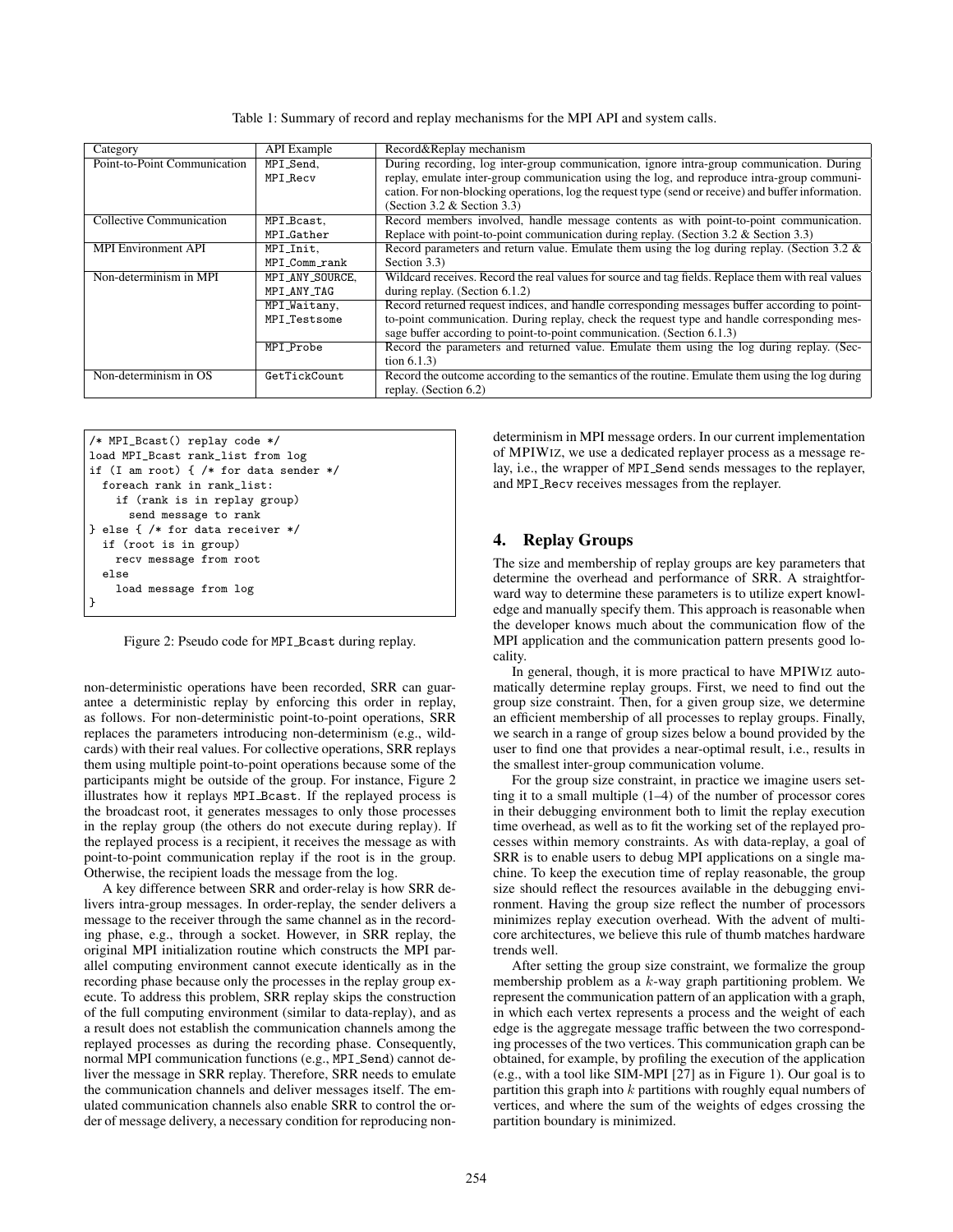

Figure 3: The ratio of inter-group message size relative to total communication volume vs. group size for CG (NPROCS=64, CLASS=C). If the group size upper bound is set to  $S = 12$ , MPI-WIZ would choose the best group size in the range [6, 12].

Although MPIWIZ can handle replay groups of different sizes, we argue that partitioning the process graph into nearly equal sizes is desirable for the following reasons. First, the replay group size constraint should be applied to the largest partition, otherwise MPIWIZ cannot replay that partition with reasonable overhead. On the other hand, if the total size of two partitions is still smaller than the specified upper bound, they should be merged together. Then the inter-group communication between them becomes intragroup communication and does not need to be recorded. Therefore, the merging of the two partitions will certainly not increase the recording overhead, but more than likely will decrease it. Creating nearly equal-sized groups tends to generate a balanced result which is more efficient than the original unbalanced one.

Although this kind of graph partitioning problem is NP-complete, many algorithms have been proposed to find reasonably good partitioning using heuristic methods [9, 3, 26]. MPIWIZ employs a multilevel  $k$ -way partitioning algorithm MLkP [16] to partition the process communication graph. We chose this algorithm since it can generate a high-quality partitioning in linear time complexity proportional to the number of edges (Section 7.3 shows the effectiveness of MLkP). Let  $S$  be the upper bound of the partition size,  $n$  be the number of vertices in the communication graph, and  $k$ the number of partitions. Because the result of MLkP is nearly balanced, MPIWIZ can limit the size of a partition to be lower than S by guaranteeing that  $n/k < S$ .

Given an upper bound  $S$  of the partition size, the smallest value of  $k$  that satisfies this upper bound may still not produce the minimal amount of inter-group communication traffic. The reason is that a group size of eight exactly matches the natural group communication boundaries in the application (Figure 1). Slightly larger groups will include processes that place them outside of their natural communication group, causing substantially more intergroup communication that MPIWIZ needs to record in the log. For example, Figure 3 shows the inter-group communication traffic for the NPB benchmark CG, as collected by SIM-MPI [27], for a range of replay group sizes. In general, the inter-group communication volume decreases with larger group sizes, but there still exist some local optimal points (e.g., at 4 processes, 8, 16, etc.).

The next step is to automatically discover a local optimum near the upper bound  $S$  on replay group size. We do so by applying MLkP iteratively across a range of values of  $k$  to discover the value that generates the optimal result. For each group size, MLkP identifies the replay group and we use SIM-MPI to collect the aggregate inter-group communication volume. Fortunately, the number of iterations is reasonably small — we show that MPIWIZ only needs to search for group sizes in the range  $S/2 < n/k < S$ . Figure 3 shows the results of this process when  $S = 12$ .

Table 2: Group sizes grow slower as applications scale.

| Proc. $#$  |     |   | 54 |  |
|------------|-----|---|----|--|
| Group Size | JG. | О | О  |  |
|            |     | o |    |  |

Let s be the replay group size of one local optimal point. The group size 2s should also be a local optimal point since, in this case, groups with size 2s can be formed by merging pairs of groups with size s. These merging operations do not increase the inter-group communication volume while maintaining its local optimum at the same time. Then given  $S$  as the group size upper bound, if there is no local optimal point with group size less than S, MPIWIZ can find the optimal partitioning result when group size equals  $S$ . If there are local optimal points with group size less than  $S$ , let  $s$  be the local optimal group size which is less than and nearest to S. Then we must have  $2s > S$  since  $2s$  is also a local optimal point, which we can rewrite as  $s > S/2$ . Hence, since s by definition is less than S, we have  $S/2 < s < S$ . Therefore, by searching in the group size range from  $S/2$  to  $S$ , MPIWIZ can find a global optimal group size satisfying the constraint.

A final observation is that, in scalable MPI applications, the size of a communication group does not scale as quickly as the overall application size. As the application scales up, the number of groups increases accordingly, while the number of processes within each group increases more slowly. Table 2 shows that the group size grows more slowly as applications scale to larger numbers of processes for two NPB applications. As a result, even with applications using a large number of processes, MPIWIZ can replay the application using relatively small replay groups.

## 5. Replay Framework

Deterministic replay requires that all MPI routines are both replayable and deterministic. In this section we describe our approach for making MPI routines replayable, and in Section 6 we describe the techniques we use to ensure that all MPI and system routines are deterministic.

MPIWIZ takes advantage of a replay platform called R2 that we previously developed for multi-threaded, distributed applications [11]. R2 uses binary instrumentation to transparently interpose wrappers on API routines for both runtime environments as well as system calls. For the MPI library, MPIWIZ transparently interposes a wrapper routine around each MPI routine in the library interface.

Under MPIWIZ, when applications call into the MPI library they instead invoke the wrapper. The wrapper implements the record and replay functionality, and invokes the actual MPI library routine when necessary. For example, when an application calls MPI Recv, it will instead call a wrapper for the function. During the record phase, the wrapper will call MPI Recv, record the contents of the received message to the log if appropriate, and then return to the application. During the replay phase, the wrapper may emulate MPI Recv by returning the contents of the message from the log rather than invoking the routine.

Implementing the recording and replay functionality for the entire MPI API can be tedious because it requires wrapping nearly 300 API functions. Thanks to R2, which provides a flexible code generation mechanism, we only need to write several general code templates as annotations on API parameters instead of manually programming recording and replay wrapper functions for every API routine. MPIWIZ currently supports 191 of the most commonly-used MPI functions (MPI-2.0 has 284 functions in total). Functions not supported include remote memory access, MPI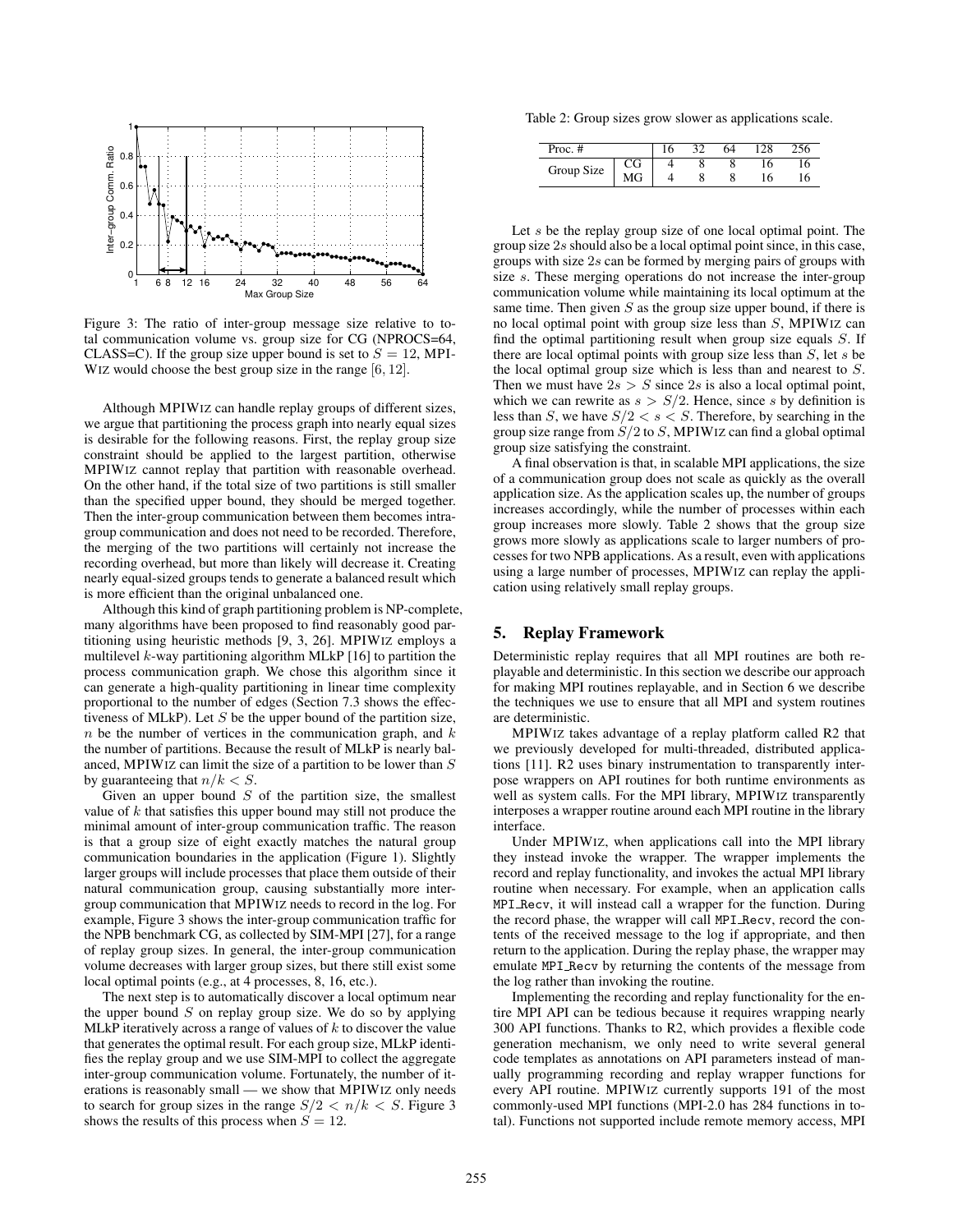```
int
[reproducible]
MPI_Recv (
  [out, bsize("GetSize(type, count)"), force] void* buf,
  [in] int count,
  [in] MPI_Datatype type,
  [in] int src,
  [in] int tag,
  [in] MPI_Comm comm,
  [out, opt(MPI_STATUS_IGNORE)] MPI_Status* status
  );
```
Figure 4: The annotation of MPI Recv. reproducible means this function may be reproduced if it is called by a process in a replay group. in means the parameter is not modified, and no logging is needed, while out indicates the parameter is changed by the routine and it is recorded automatically by generated code. bsize indicates how to obtain the length of the buffer, and force means the length itself should be saved since the length can not be calculated during replay. opt means the parameter can be null or some special values, in which cases it does not need to be saved.

I/O, and dynamic process creation. Expanding the set of supported functions with further annotations is ongoing work.

For example, Figure 4 shows the signature of MPI Recv. To generate its wrapper functions, we only need to annotate its input and output parameters as shown in the figure. The generator in R2 will then parse the annotations and generate code that logs input parameters during the recording phase and returns output parameters during the replay phase. Compared with the manual approach, automatic code generation is more convenient and avoids many potential errors in manual programming.

# 6. Handling Non-Determinism

Roughly speaking, for a replay tool everything that cannot be deterministically reproduced during the replay phase needs to be recorded during the recording phase. This section describes our approach for handling non-determinism in both the MPI API and in system calls.

## 6.1 Non-determinisms in MPI API

MPIWIZ needs to accomodate three sources of non-determinism in the MPI API: inter-group messages, the use of wildcard parameters when receiving messages, and the use of wait, test, and probe operations.

#### 6.1.1 Inter-group Message Content

During the recording phase, when a process receives a message MPIWIZ needs to determine whether or not the message came from a sender outside the replay group. At initialization time, MPI-WIZ reads the membership of replay groups from a configuration file which stores the ranks of processes in each group. When a process receives a message, MPIWIZ checks the membership of the sender process and records the received message if it is from a different replay group than the current process.

MPIWIZ retrieves the message from the receiving buffer, typically provided as parameters to MPI routines. In addition to plain buffers, MPI allows applications to specify derived data types for which the sender can transmit a data trunk which is later split and placed into non-contiguous positions of the receiving buffer at the receiver. Currently, MPIWIZ records the entire buffer used with derived data types. In such cases, recording the entire receive buffer ensures the correctness of replay, but it may be inefficient because only a subset of the buffer may actually be used. A more efficient

solution is for MPIWIZ to process the definitions of these data types and record only the transmitted data. Our experience with MPI applications suggests that the use of derived data types is uncommon, however, so we have left optimizing derived data types for future work.

## 6.1.2 Wildcard Receives

Another source of non-determinism is the order of messages received using wildcard parameters. For a receive operation, an application typically specifies the source, the communicator, and a conventional tag. However, both the source and the tag can be specified using wildcards, e.g., MPI\_ANY\_SOURCE and MPI\_ANY\_TAG. A wildcard as the source (or tag) identifier allows a message from any process to be accepted. When wildcards are used to receive messages, the arrival order of messages is non-deterministic. Different orders may change the application's behavior because the execution after the receive operation may depend on the order of messages.

Since MPIWIZ handles messages from inside and outside of the replay group differently, it needs to determine the actual message origin when the source is set to MPI ANY SOURCE. Typically, MPIWIZ can retrieve the actual source from the status parameter. Unfortunately, the MPI standard allows applications to ignore the status parameter by setting it to a special value (MPI\_STATUS\_IG NORE or MPI STATUSES IGNORE). To successfully record such receive operations, we transparently replace the special status value provided by the application with an allocated private variable provided by the MPIWIZ runtime to ensure the MPI routine returns the necessary information. After retrieving the actual source of the message, MPIWIZ records it and restores the special status value as provided by the application. MPIWIZ performs similar steps during replay. This method makes use of MPI's functionality, and does not change the application's control flow and semantics.

Non-blocking receive operations can also use these wildcard tags, and therefore also need special treatment to determine the source process of a message. Non-blocking operations return immediately without waiting until messages are received or delivered (e.g., MPI\_Irecv/MPI\_Isend). Instead, an application uses test operations (e.g., MPI\_Wait/MPI\_Test) to check for the arrival of messages or to check if a send operation has finished. Nonblocking receive operations return MPI request objects, which can subsequently be used as handles by test operations. A test operation returns a status parameter for the related request. Again, the status can be ignored according to the MPI standard. We adopt the same techniques described above to determine the actual sources of the non-blocking receive operations, and record and replay them accordingly.

## 6.1.3 Waits, Tests and Probes

The MPI routines MPI\_Waitsome, MPI\_Waitany, MPI\_Testsome and MPI Testany can also introduce non-determinism. These procedures operate on a set of requests posted by previous nonblocking operations, and return if any or some of the requests have completed in blocking or non-blocking manners for waits and tests, respectively.

To address the non-determinism introduced by wait and test operations, MPIWIZ maintains a table tracking the requests posted by non-blocking operations and their corresponding buffer information. To help describe how MPIWIZ handles such operations, Figure 5 illustrates the use of MPI Waitany. During the record phase, MPI\_Irecv just inserts the request and buffer information into the table. After MPI Waitany returns, it records the index of the returned request and the status structure. Since the receive buffer contains the message at this point, MPIWIZ uses this information to index into the table and decide whether it needs to record the message contents based on the message source.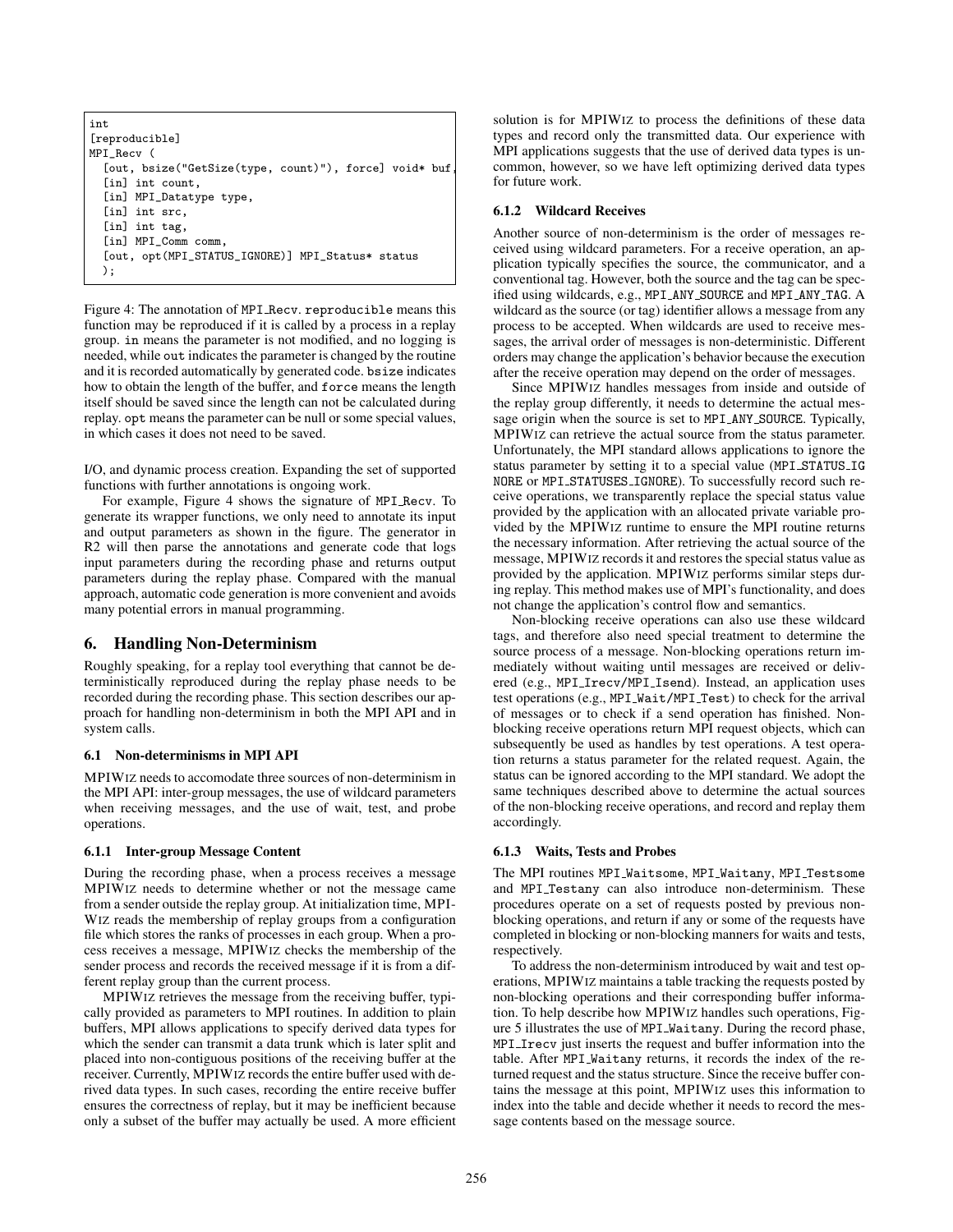```
MPI_Request reqs[2];
MPI_Irecv(buf1, cnt1, type1, src1, tag1, com1, reqs[0]);
MPI_Irecv(buf2, cnt2, type2, src2, tag2, com2, reqs[1]);
...
/* wait until either buf1 or buf2 is ready */
MPI_Waitany(2, reqs, index, status);
```
Figure 5: An example of non-determinism caused by MPI Waitany. When MPI Waitany returns, either buf1 or buf2 is ready, depending on the actual execution.

During the replay phase MPI\_Irecv also only inserts the request and buffer information into the table, and the buffer contents are backfilled by MPI Waitany. If the request is bound to a send operation, the process is similar. Indeed, all other wait and test functions (MPI Wait, MPI Waitall, MPI Test and MPI Testall) are handled in the same way.

Blocking MPI Probe and non-blocking MPI Iprobe are analogous to MPI Wait and MPI Test, respectively. Both of them can also accept MPI ANY SOURCE and MPI ANY TAG as source and tag parameters. The difference between probes and the wait and test operations is that, after a successful probe, the corresponding message is not copied to the application buffer. Therefore, unlike waits and tests, it is impossible to handle the message at the time of a probe operation. A common programming convention is to invoke a receive operation after a probe. Therefore, MPIWIZ records and replays probe operations as normal operations without special treatment. Instead, it is the responsibility of the subsequent receive operation to properly handle the message. During replay, MPIWIZ loads the return value of the probe operation from the log. Doing so directs the application to follow the same execution path as it did during the record phase, and the corresponding receive operation takes over.

## 6.2 System Calls

Some applications may directly call some system calls provided by the operating system, or indirectly through the MPI runtime. These system calls can depend on the execution environment, and therefore are non-deterministic when the replay environment differs from the recording environment. For example, random number generators will produce inconsistent numbers, and gettimeofday (on which MPI Wtime depends) returns different values at different times. These system calls fall into a wide range of categories, including I/O operations (e.g., reading a file), callback functions of signals and interrupts, etc., and must be carefully dealt with so that they can be replayed deterministically. Further, ideally the memory footprints of each process should also be identical for both the record and replay phases. Having identical memory footprints is very useful when debugging memory-related bugs like buffer overflow. To make both system calls and memory footprints deterministic across the record and replay phases, MPIWIZ relies upon the functionality implemented in the R2 framework.

# 7. Evaluation

In this section, we evaluate MPIWIZ using NPB benchmarks and real-world applications with a variety of communication patterns to demonstrate the benefits SRR provides over data-replay and orderreplay approaches alone. All of the applications also use some form of non-deterministic operations, and we demonstrate that MPIWIZ is able to correctly handle such cases.

This sections answers the following questions:

• What is the record and replay overhead and performance of MPIWIZ compared to data-replay and order-replay alone?

Table 3: Application characteristics: *All-to-All*: all-to-all communication pattern; *Locality*: group communication locality; *M/S*: master/slave pattern; *Non-determ. MPI* and *Non-determ. Sys*: whether non-deterministic MPI and operating system calls are used, respectively; *Collective Ops*: whether collective operations are used.

|                   | <b>Communication Patterns</b> |    |    |              |     |     |    |  |  |
|-------------------|-------------------------------|----|----|--------------|-----|-----|----|--|--|
|                   | Locality                      |    |    | $All-to-All$ | M/S |     |    |  |  |
| <b>Operations</b> | CG                            | МG | LН | FT           | GE. | ASP | PU |  |  |
| Non-determ. MPI   |                               |    |    |              |     |     |    |  |  |
| Non-determ. Sys   |                               |    |    |              |     |     |    |  |  |
| Collective Ops    |                               |    |    |              |     |     |    |  |  |

• What is the sensitivity of the record log size to replay group size and membership?

We start by describing our methodology.

## 7.1 Methodology and Applications

We conducted our experiments on a cluster of eight nodes totalling 64 cores. Each node is equipped with two Quad-Core Intel Xeon 2.33 GHz CPUs, 8 GB RAM, and a 140 GB hard disk. We run MPI applications within the MPICH2-1.0.7 environment on Windows Server 2003 Enterprise Edition SP1. All machines are connected through a switched 1Gbps Ethernet LAN. Each process writes its log to local disk without compression.

We evaluate MPIWIZ using the following set of applications with 64 processes:

- CG, MG, LU, FT: NAS Parallel Benchmarks (NPB) kernels version 2.4 compiled in Class C [1].
- GE [14]: A message passing implementation of Gaussian Elimination.
- ASP [17]: A parallel application that solves the all-pairsshortest-path problem with the Floyd-Warshall algorithm.
- probe-unexp (PU) [10]: A test program that validates the correctness of non-deterministic MPI probe operations, and stresstests communication primitives using many messages and a range of messages sizes.

Table 3 summarizes the characteristics of the applications we use in terms of their communication patterns and their use of nondeterministic operations.

The applications fall into three distinctive communication patterns. (1) CG, MG and LU have communication locality as illustrated in Figure 1, and every eight successively ranked processes form a natural replay group. (2) For FT, GE and ASP, communication is uniformly distributed across all processes. This all-toall style has no communication locality, and represents a lessthan-ideal case for SRR in terms of reducing recording overhead. Though these applications do not benefit as much as CG and MG from SRR, our experiments show that SRR remains helpful even when no communication locality exists. As with the previous applications, we place eight processes with successive ranks in a replay group (Section 7.3 shows that results are insensitive to the particular replay group membership). (3) PU uses a master/slave pattern: the master sends messages to slaves, and slaves only communicate with the master. Since replay groups are disjoint, the master can only be in one group. Consequently, we organize the master (rank 0) and a slave (rank 1) as one replay group, and each other slave as its own independent replay group. Since nearly every process is in its own replay group (as the case for traditional data-replay), this pattern represents a worst-case for SRR.

The applications also use different forms of non-determinism, as described in Section 6.1. In terms of non-deterministic MPI communication operations, MG, LU, GE and PU use receive operations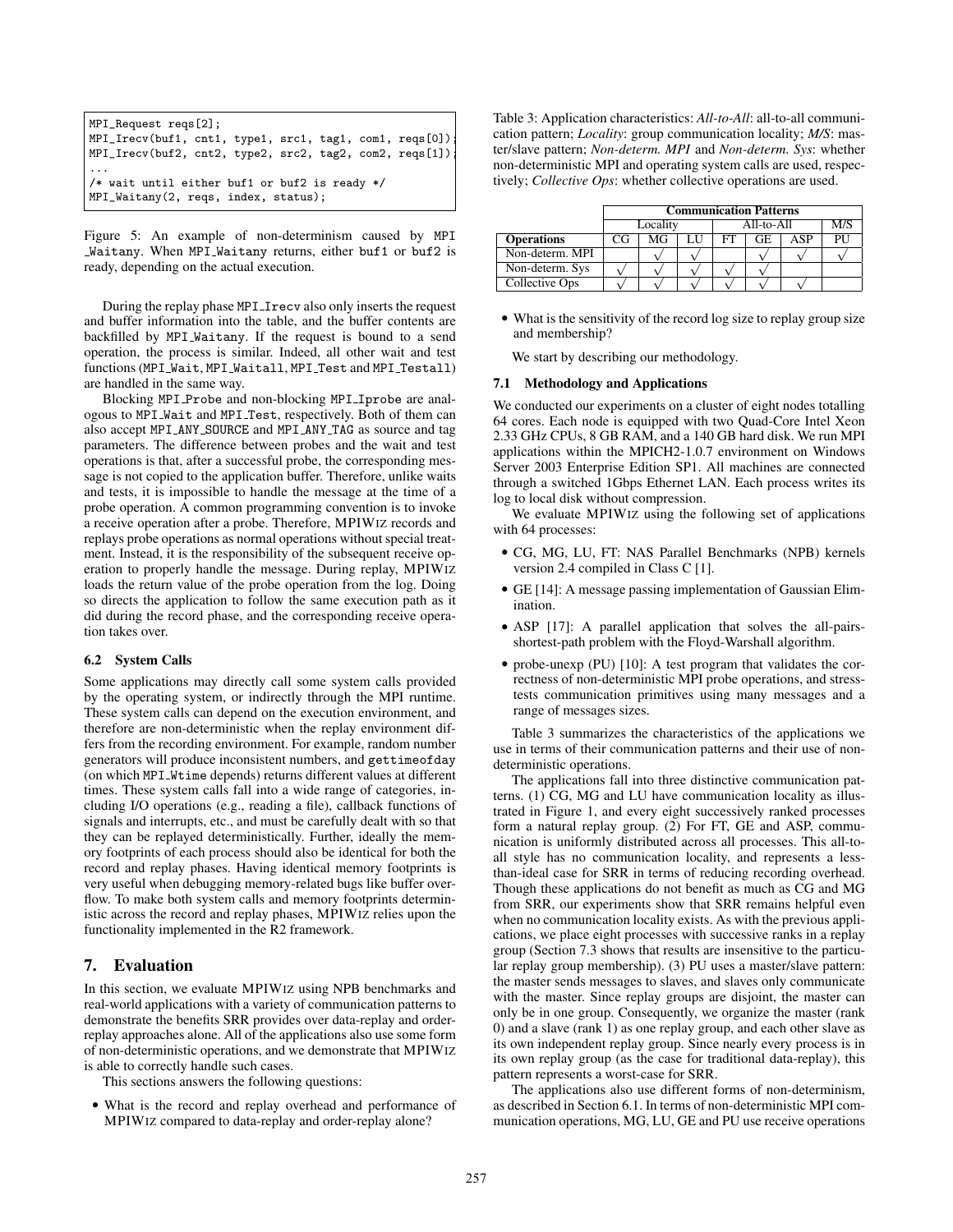

Figure 6: Record and replay times relative to base execution time (beside the application name on the x-axes). *Data Log, SRR log* and *Order Log* mean the record phases for data-replay, SRR and order-replay respectively. *AVG:* geometric mean for applications of the current communication pattern.

with the MPI\_ANY\_SOURCE source wildcard; PU also uses probe operations with the wildcard MPI ANY TAG message type. In terms of non-deterministic system calls, GE uses the Windows system call GetTickCount directly, and all NPB kernels call MPI Wtime. The prevalence of non-deterministic operations in these common applications show that handling non-determinism in both communication and system is important for any replay tool.

Finally, the table also shows that all applications except PU use collective communication operations, which MPIWIZ handles using the techniques described in Section 3.2 and Section 3.3.

## 7.2 Record and Replay Overhead

This section presents the record and replay overhead of MPIWIZ compared to data-replay and order-replay in terms of execution time (for both record and replay phases) and record log size. MPI-WIZ implements data-replay by considering each process in its own replay group, and order-replay by including all processes in one replay group.

## 7.2.1 Execution Time

Figure 6 compares the execution time of MPIWIZ for the various record and replay scenarios relative to the baseline execution time of the original application. It shows the execution time of both the record and replay phases for data-replay and SRR with replay groups of eight processes, and the execution time of the record phase for order-replay.<sup>1</sup>

The execution times of the record phases of all approaches are slower than the baseline due to the overhead of capturing logs. Since SRR is a balance between data-replay and order-replay, its execution performance falls roughly halfway between those two approaches. Log writing dominates the record overhead for SRR. Due to the characteristics of our test cases — the applications did not run for a long time, while the communication volumes are large — the time to flush log is significant to the base execution time. And the same is true for data-replay. Therefore, the record time slowdown is not as meaningful as the log size reduction. R2 has optimizations to reduce the overhead of recording system calls in the log. However, MPIWIZ does not benefit much from those



Figure 7: SRR replay time relative to data-replay for different number of processors.

optimizations since most of the log entries for MPI applications are generated by MPI calls and consist of MPI communication data.

The execution times of the replay phases of data-replay and SRR are faster than the baseline because messages in both cases are taken from the log. As expected, the replay time of SRR is slower than data-replay. Data-replay emulates all communication by reading from the log without the need to wait and synchronize, while SRR needs to reproduce and exchange intra-group messages. Also, since the current implementation of MPIWIZ uses a relay process for all communication — in particular, to simplify the handling of collective communication — this level of indirection adds additional overhead during replay.

Recall from Section 4 that we expect users to constrain replay group sizes to fit within the computing resources of their debugging environments, which is typically limited in HPC environments. The replay execution times in Figure 6 show the benefits of having enough processor cores to replay all processes in the replay group (eight cores in that experiment). What is the impact on replay execution time if a user has fewer processor resources than the size of a replay group? Figure 7 answers this question for the CG and FT applications with a replay group size of eight. With fewer processors, the replay time correspondingly increases. Note that, with fewer processors, not only does replay have to execute the replayed processes, but it also has to handle all intra-group communication operations as well. Increased replay execution time may be acceptable for debugging; if not, users can always decrease the size of the replay group at the cost of increasing the size of the log. We view this flexibility as an important feature of SRR.

#### 7.2.2 Log Size

Figure 8 compares the size of the logs generated during the record phase of MPIWIZ for data-replay and SRR. Since order-replay only needs to record ordering information about non-deterministic operations, as expected its log sizes are negligible compared to

<sup>&</sup>lt;sup>1</sup> MPIWIZ currently replays all processes on a single node for ease of implementation and debugging. Since it is misleading to measure the execution time of order-replay for all 64 processes on a single node, we do not report replay execution time for order-replay. Since order-replay restarts all processes and executes all computation and communication as with normal execution, its replay execution time is nearly the same as the base execution time [25].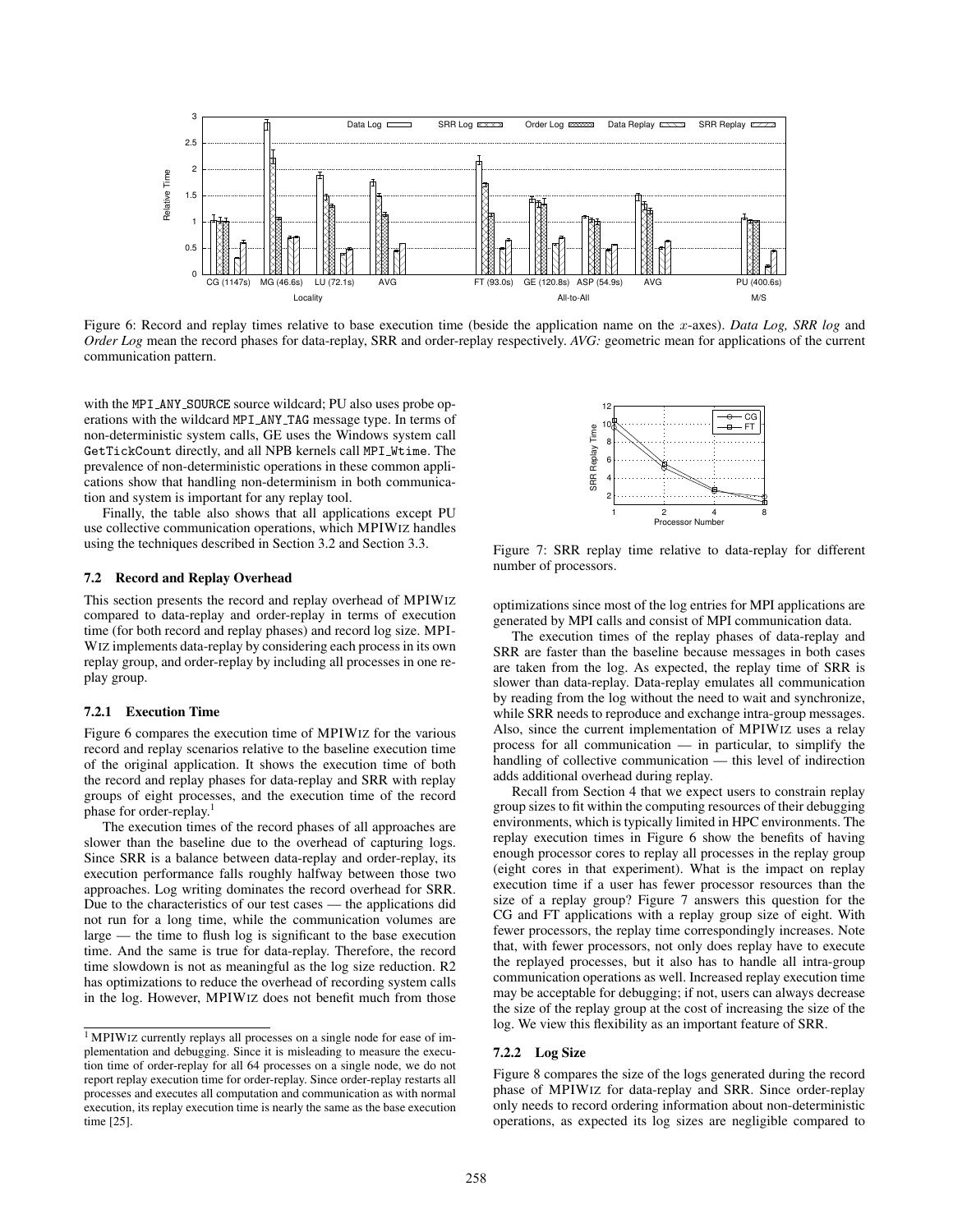

Figure 8: SRR's log size compared to data-log. *AVG:* geometric mean for applications of the current communication pattern.

data-replay and SRR. However, since the goal of SRR is to retain the replay execution benefits of data-replay (replay only a subset of the original application processes), the more interesting comparison is between SRR and data-replay.

Since SRR only records inter-group messages, whereas datareplay has to record all messages, SRR log sizes are strictly lower than data-replay. The degree to which SRR improves log size overhead, though, depends upon the communication pattern of the application. For the applications with group communication locality, the SRR log size is only 38% of data-replay on average, or just a third of the log size required by data-replay.

With all-to-all applications, whose communications are uniformly distributed across all processes, SRR still provides some benefit. If the replay group contains  $k$  of the total  $n$  processes, the expected log size reduction with SRR is  $k/n$  relative to data-replay. For the FT, GE and ASP applications, we therefore expect SRR to reduce the log size by  $1/8 \approx 12.5\%$  relative to data-replay, where  $k = 8, n = 64$  in our experiments. Figure 8 shows that SRR logs for FT, GE and ASP are 13%, 12.8%, and 13.1% smaller than datalog, respectively, or 13% on average. These results match the theoretical analysis very well.

PU benefits least from SRR, whose log only decreases about 1.6%. Since almost every process is in its own replay group, this communication pattern makes SRR behave almost identically with data-replay.

#### 7.3 Replay Group Size and Membership

Finally, we evaluate the sensitivity of the record log size generated by MPIWIZ to the replay group size and membership. The size of the replay group represents a tradeoff to the application developer: a larger group size produces smaller logs (less inter-group traffic needs to be recorded), but requires more resources during replay (more processes have to execute again during replay). Log size can also be sensitive to process membership since processes that exhibit communication locality will generate more inter-group traffic if they are not placed in the same replay group.

We explore these issues with the following experiment. For a given application, we vary the size of a replay group from one process (equivalent to data-replay) to 64 processes (equivalent to order-replay). For each replay group size, we determine the process membership of the group using two methods: according to group communication locality (Section 4), and uniform random selection. Data-replay log size is used as a baseline.

Figure 9 shows the results of this experiment for two applications, one with communication locality (CG) and another without locality (FT), in two graphs. The  $x$ -axes show the size of the replay group, and the y-axes show the log size relative to a group size of one process (data-replay). The two curves correspond to group membership based on locality and using a random assignment; for random, we performed 3 trials and show the average and standard deviation of the trials.



Figure 9: Log size as a function of replay group size and membership relative to log size of data-replay. *Locality:* organize replay groups according to communication locality; *Random:* organize replay groups randomly. With *Random*, we show the average and standard deviation from 3 trials. Note that the two curves overlap each other for FT.

The results in Figure 9 confirm that larger groups produce smaller logs. For random group assignment, the log size decreases roughly linearly with the size of the group. For applications with locality, however, MPIWIZ can do much better.

Figure 9a shows the benefits of making informed group membership assignments for applications that exhibit communication locality. Relative to a random assignment, exploiting communication locality substantially reduces the log size. For a group size of eight, for example, the log size using locality is 2.8 times smaller than with random. Figure 9b, however, shows that applications lacking communication locality are insensitive to group membership. The group membership assignment using graph partitioning results in the same log sizes as using a random assignment.

## 8. Conclusion

This paper proposes a new deterministic replay method, subgroup reproducible replay (SRR), for making deterministic replay practical for MPI applications. SRR balances the tradeoffs of both datareplay and order-replay. It partitions processes into disjoint *replay groups* and allows any subset of these groups to be recorded and replayed. We have implemented a prototype, MPIWIZ, to demonstrate and evaluate the SRR approach to deterministic replay.

By partitioning processes into replay groups, SRR can fully exploit communication locality in MPI applications to further reduce recording overhead. When using MPIWIZ on popular MPI benchmarks, for example, SRR can reduce recording overhead by over a factor of four relative to data-replay.

Replay groups also make the replay phase more feasible relative to order-replay. An important advantage of data-replay is that it can replay any process of an application individually on a single machine, whereas order-replay requires all processes of the original application to be replayed together. SRR strikes a balance between the two. It only requires replaying the processes of a single replay group, enabling practical replay on one multi-core machine rather than an entire cluster as with order-replay.

MPIWIZ provides two additional benefits not found in existing MPI replay tools. In addition to handling the non-determinism in MPI operations, it also handles non-determinism due to system calls like gettimeofday. And it guarantees that the memory footprints of the replayed processes are identical to those of the original processes. These features further increase the practicality of deterministic replay for MPI applications.

Finally, although MPIWIZ is a fully functional replay tool, it currently does not support checkpointing. Checkpointing was not critical for evaluating SRR relative to data-replay and order-replay, but we recognize that checkpoint and restart is important for many applications and are implementing them as future work.